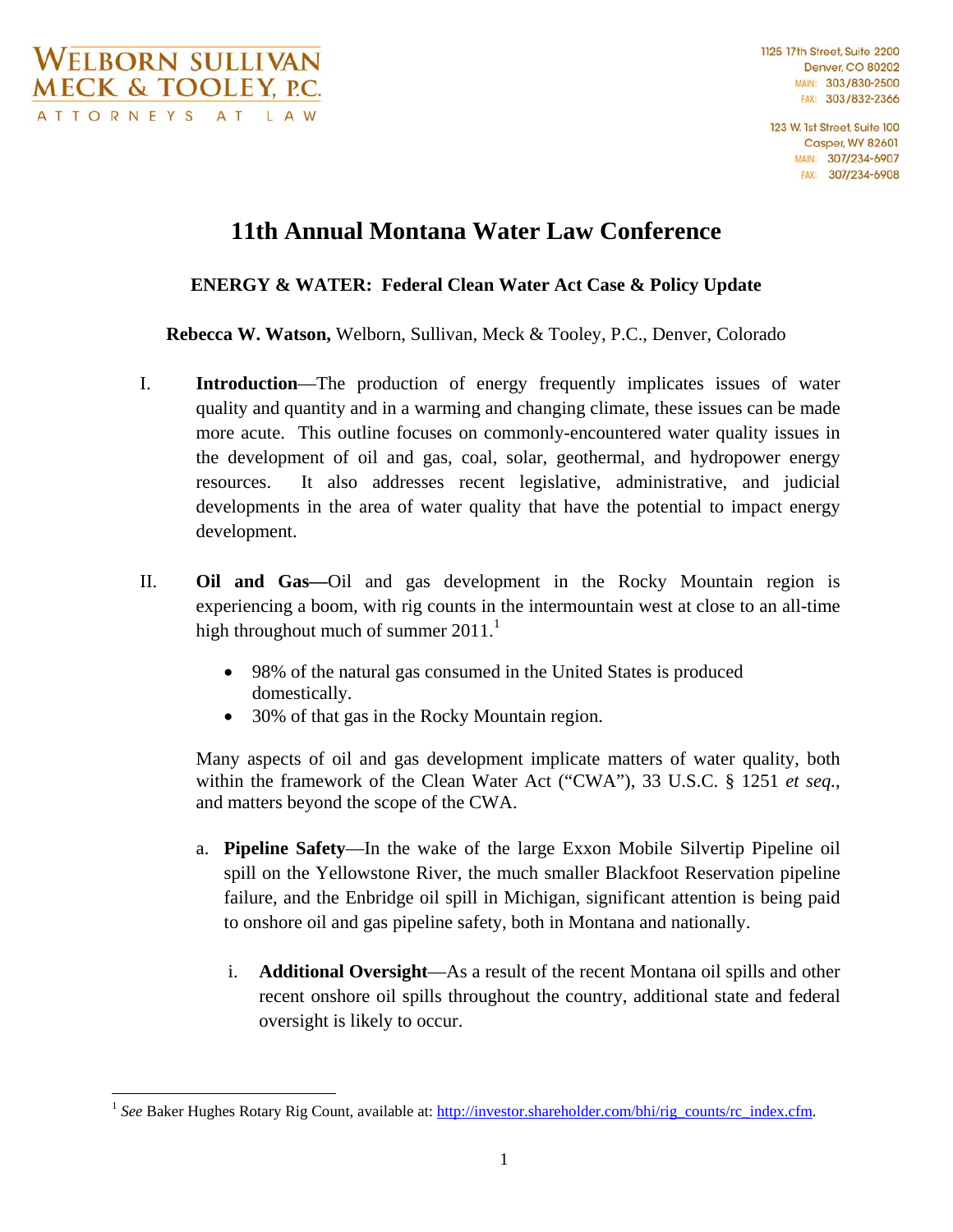- **Montana Oil Pipeline Safety Council ("OPSC")**—In response to the Yellowstone River oil spill, Governor Schweitzer, by Executive Order No. 10-2011, created the OPSC. The OPSC is tasked with developing a work plan to collect information on the status of all existing oil and gas pipelines crossing under Montana's rivers and streambeds. The OPSC is to "analyze and critique the safety of each pipeline" and "assess the risk of ruptures and leaks in all sections of pipeline that cross Montana's rivers and streams." The OPSC, which held its first meeting on August 3, 2011, is made up directors from the Montana Department of Environmental Quality, Department of Natural Resources and Conservation, and Department of Transportation.
- **U.S. Pipeline and Hazardous Materials Safety Administration ("PHMSA")**—PHMSA, the federal agency tasked with permitting interstate pipelines, ensuring pipeline safety, and investigating pipelinerelated accidents, will likely be getting additional federal oversight. At separate Senate Committee on Environment and Public Works and Energy and Commerce Committee hearings held in July 2011, a number of Senators expressed dismay over the PHMSA's inability to provide data on river and stream crossings and pipeline safety compliance records.<sup>2</sup> Additionally, the Energy and Commerce Committee has indicated a desire to address whether current pipeline regulations, which require the burying of pipelines four feet below riverbeds, are adequate.<sup>3</sup>
- ii. **Keystone XL Pipeline**—The Silvertip and other oil spills have increased the level of concern and rhetoric surrounding the proposed \$7 billion Keystone XL Pipeline. The Keystone XL Pipeline, proposed by Canadian company TransCanada, would transport bitumen oil from Canada's oil sands across the mid-section of the U.S., including Montana, to a termination point along the Gulf Coast in Texas. As an international pipeline, the U.S. State Department has to approve the pipeline and conduct National Environmental Policy Act (NEPA) analysis. After EPA leveled criticisms at the Draft Environmental Impact Statement, the State Department prepared a revised document. The State Department issued a Final Environmental Impact Statement (FEIS) at

<sup>&</sup>lt;sup>2</sup> See e.g., Senate EPW July 20, 2011 hearing transcript http://epw.senate.gov.

<sup>&</sup>lt;sup>3</sup> Energy and Commerce Committee Internal Memorandum regarding PHMSA pipeline safety standards, available at: http://republicans.energycommerce.house.gov/Media/file/Hearings/Energy/071511/Memo.pdf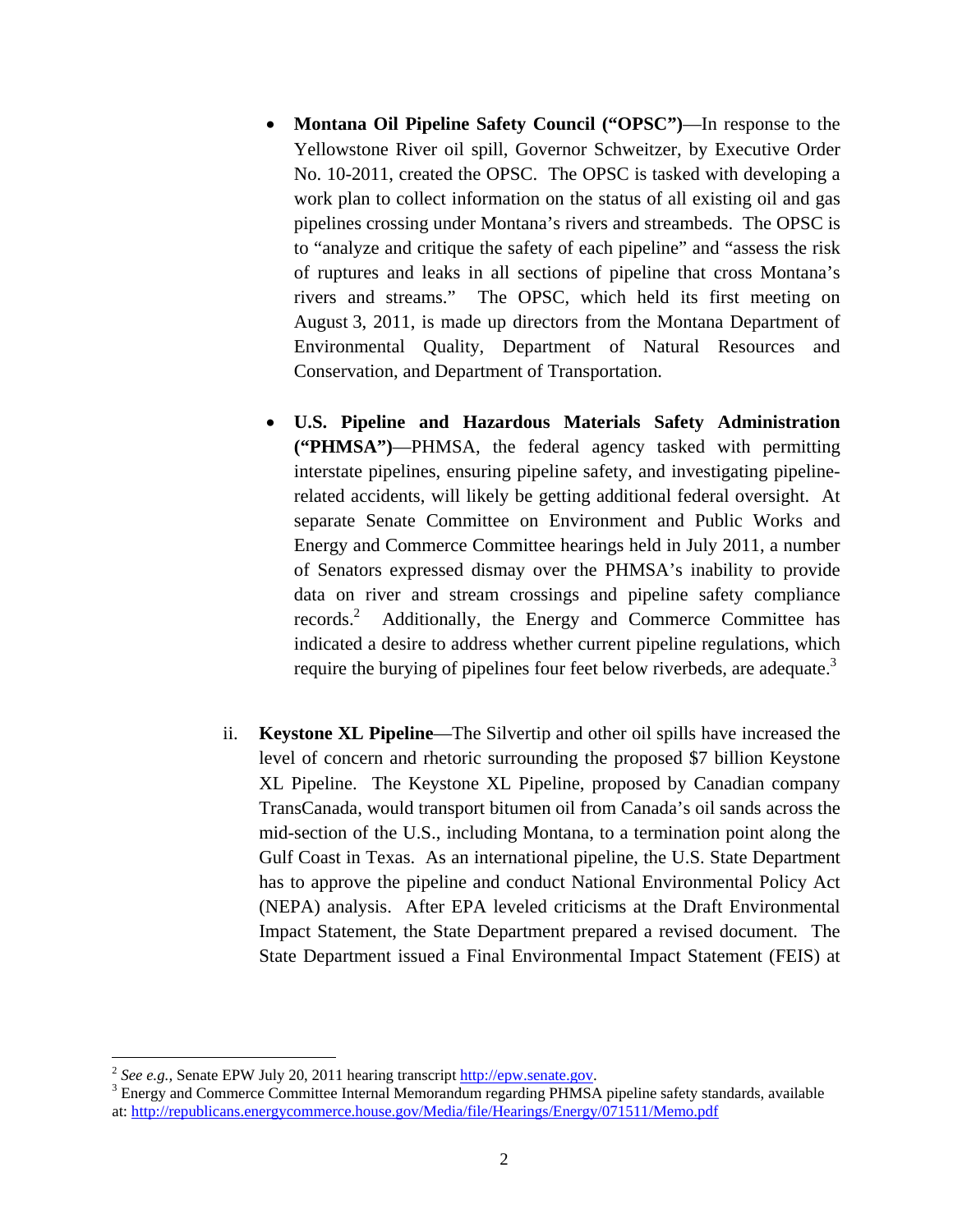the end of August  $2011<sup>4</sup>$ . The FEIS's analysis of potential impacts associated with the pipeline suggests that there would be no significant impacts to most resources along the proposed project corridor. The FEIS contemplates implementation of 57 project-specific conditions developed by PHMSA, including specifications regarding pipe material density and design, temperature controls, depth of cover, state-of-the-art leak detection and requiring the development of numerous contingency plans. The FEIS concludes that these conditions would result in a pipeline project safer than most domestic oil and gas pipelines constructed pursuant to current federal regulations. Much of the opposition to the pipeline has come from the environmental community and communities along the route voicing concerns about potential harms related to oil spills and water quality, as well as arguments focused on the tar sands contribution to climate change. On Tuesday, August 30, 2011 actress Darryl Hannah joined the 500+ protestors arrested outside the White House. The Governor of Nebraska, Dave Heineman, has asked that the pipeline be re-routed to avoid the Ogallala Aquifer – a drinking water source – in his and other states. However, the FEIS concluded that alternative routes avoiding the Ogallala Aquifer were not environmentally preferable. A final decision is expected in November 2011 by the State Department, following the 90-day comment period on the FEIS.

b. **Hydraulic Fracturing—**Widely used for decades in the natural gas industry, hydraulic fracturing is a process where water (99%), sand, grains, ceramics and/or chemicals are injected underground into a wellbore at a rate sufficient to increase downhole pressure, causing the geologic formation to fracture, create fissures and release natural gas. The gas is brought to the surface by a separate pipeline than the pipe used to inject and withdraw the frac fluid."Fracing" is estimated to be used in 9 out of 10 natural gas wells worldwide. The process has been used commercially since the late 1940s, but technological advances including fracing and horizontal drilling have allowed the development of significant new reserves of shale oil (Bakken formation in Montana and North Dakota) and of shale gas in Texas and states accustomed to oil and gas development and in states with little current experience of oil and gas development. The recent boom in shale gas, particularly in the major populated center of Pennsylvania and New York, has resulted in significant media attention being paid to fracing and concerns that the

<u>.</u>

<sup>&</sup>lt;sup>4</sup> Text of EIS available at : http://www.keystonepipeline-xl.state.gov/clientsite/keystonexl.nsf?Open ; Executive Summary available at: http://www.keystonepipeline-xl.state.gov/clientsite/keystonexl.nsf/03\_KXL\_FEIS\_Executive \_Summary.pdf.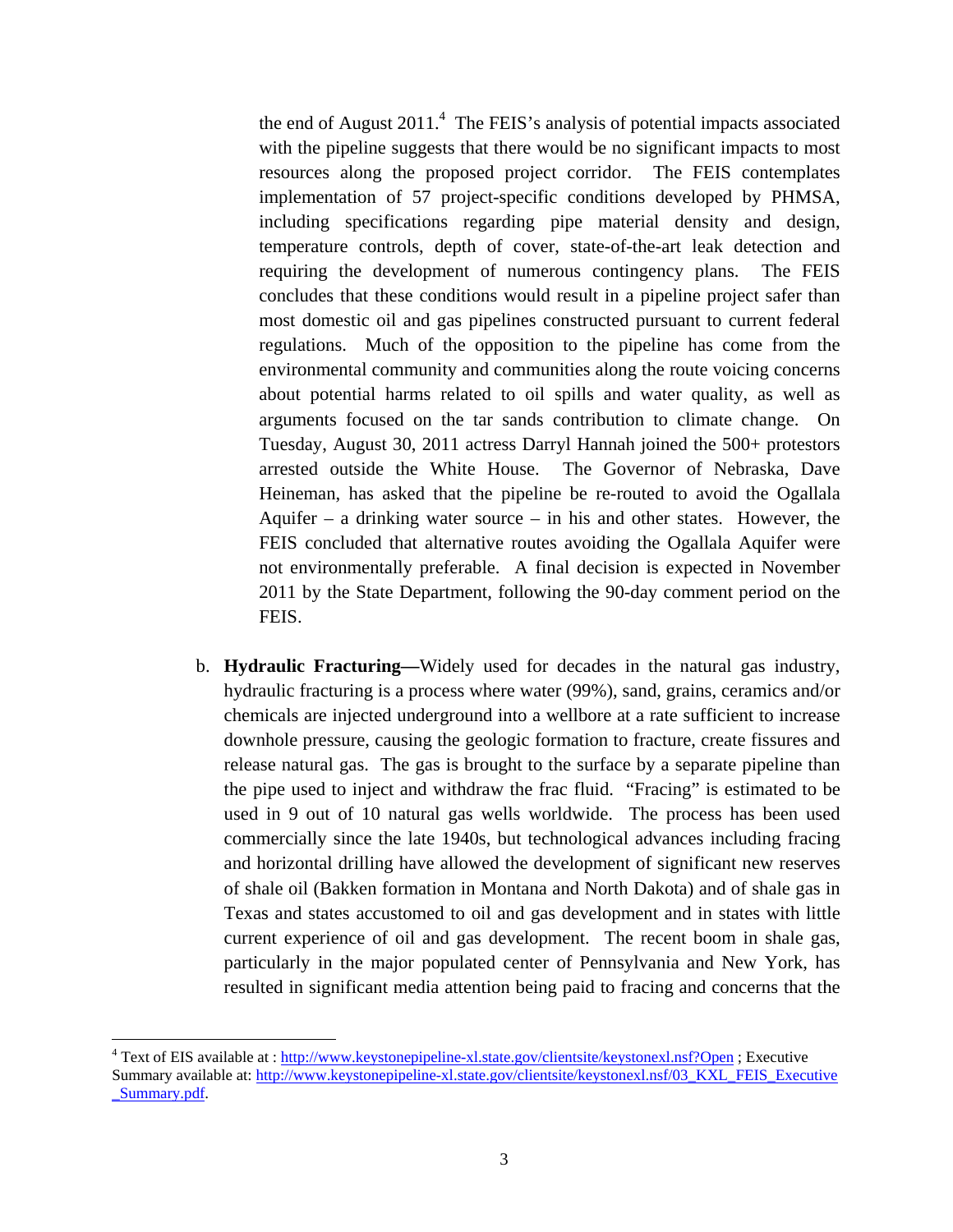process negatively impacts water quality. Water use in hydraulic fracturing includes:

- Water acquisition for fracturing;
- Mixing of chemicals and proponents with water to create frac fluid
- Injection of frac fluid
- Handling of produced water or flowback water (pits or storage tanks)
- Waste water treatment or disposal
- i. **Fracing and the CWA**—Because the fracing process primarily involves injection of fracing fluid into the subsurface, most of the provisions of the CWA – which is focused on surface water discharges – do not apply to the fracing process itself, but are rather triggered through surface disposal of flowback fluids. Injection wells are regulated by the EPA and states under the Safe Drinking Water Act (SDWA).<sup>5</sup> In most states, EPA has delegated Underground Injection Control (UIC) permitting to the states. Typically UIC Class II injection permits, which address oil and gas related injection wells, are delegated to the State Oil & Gas Conservation Commissions with the state environmental agency or EPA handling other types of injection permits. Hydraulic fracturing, which does not permanently dispose of a fluid underground, was not regulated by SDWA, but was regulated by the States typically under a UIC Class II permits. After the 1997 *LEAF<sup>6</sup>* case, the question was joined on whether or not hydraulic fracturing should be covered by the SDWA. In response to *LEAF*, a 2004 EPA study found that fracing of coalbed methane wells posed "little or no threat" to drinking water.<sup>7</sup> In the Energy Policy Act of 2005, hydraulic fracing was exempted from the Safe Drinking Water Act, 42 U.S.C. § 300(h) ("the underground injection of fluids or propping agents (other than diesel fuels) pursuant to hydraulic fraction operations"). This Act also exempted oil and gas construction sites from the CWA stormwater regulations, 42 U.S.C. 1362. However, there is some speculation that the EPA may attempt to regulate some aspects of the fracing process through establishment of Total Maximum Daily Loads ("TMDLs") for certain high hazard constituents and new Effluent Limit Guidelines ("ELGs") for the natural gas industry. $8$

 $5$  40 C.F.R. §§ 144-148.

 $6$  *Legal Environmental Assistance Foundation, Inc. v. EPA,* 118 F.3d 1467, 1478 (11<sup>th</sup> Cir. 1997).

U.S. EPA, June 2004, *Evaluation of Impacts to Underground Sources of Drinking Water by Hydraulic Fracturing of Coalbed Methane Reservoirs*, EPA Document #816-R-04-003, p. ES-16. 8

For a discussion of speculation regarding the possibility that EPA may set TMDLs and ELGs affecting fracing, *see*  http://www.frackinginsider.com/regulatory/is-epa-shifting-towards-fracking-regulation-under-the-clean-water-act.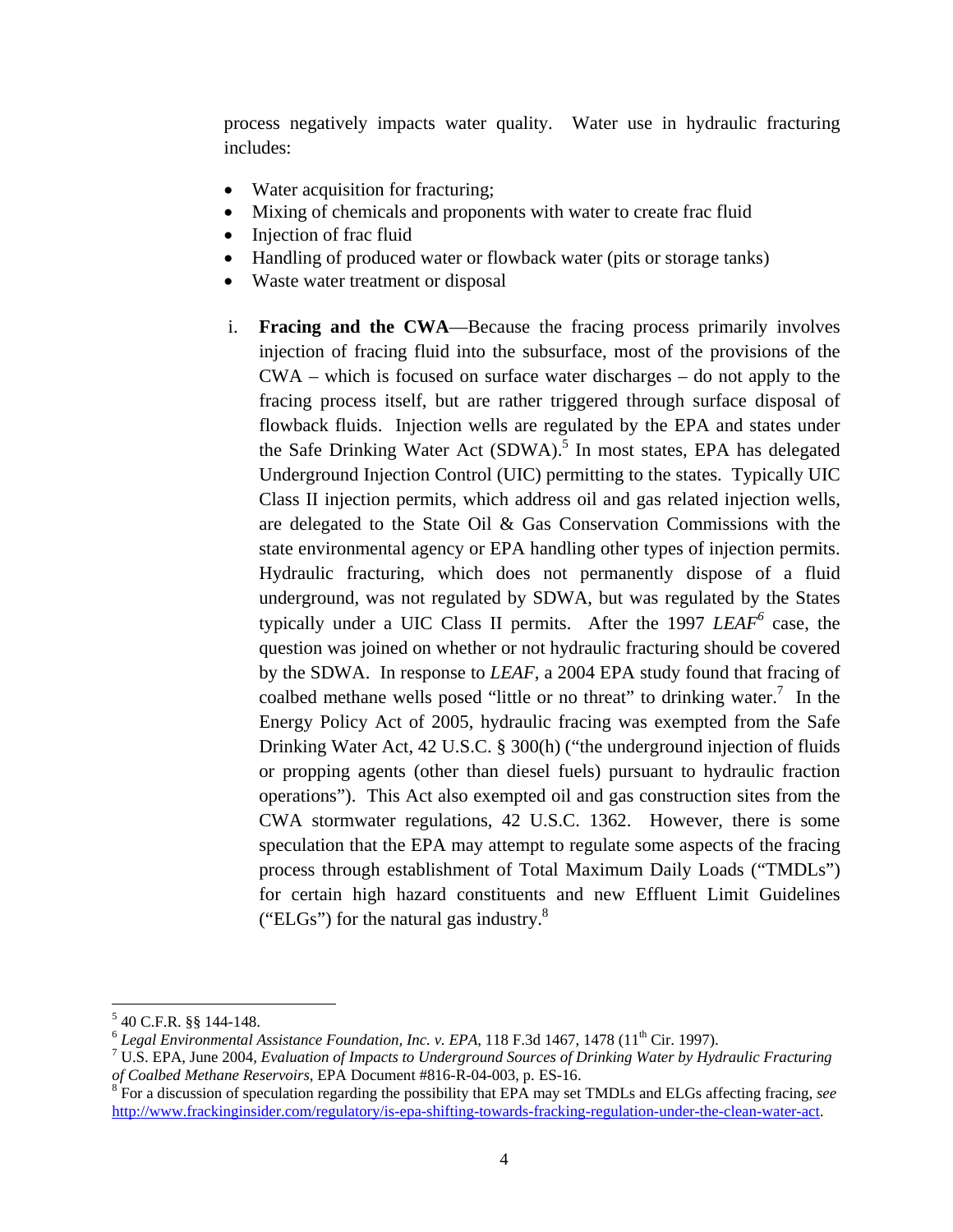## ii. **Legislative and Administrative Attempts at Regulation of Hydraulic Fracturing**

**EPA Study—**The EPA is currently conducting a congressionally mandated two-year study to examine the relationship between fracing and drinking water resources. The study is expected to be completed in 2012, with the final report to follow in 2014. Specifically, the EPA states the "study is designed to examine the conditions that may be associated with the potential contamination of drinking water resources, and to identify the factors that may lead to human exposure and risks."<sup>9</sup> On June 23, 2011, the EPA announced seven case studies to assess the potential impacts of hydraulic fracturing on drinking water resources. Two of these studies, conducted in Pennsylvania and Louisiana, will be prospective and the EPA will monitor key aspects of the hydraulic fracturing process through the lifecycle of a well. Five of the studies will be retrospective and look at groundwater in areas where fracing has been used. These studies will be conducted in North Dakota, Texas, Colorado, and Pennsylvania. EPA is also developing guidelines for permits under the SDWA for the use of diesel in fracturing, perhaps by the end of  $2011$ <sup>10</sup>

**U.S. Department of Energy, Secretary of Energy Advisory Board—**On May 5, 2011, Energy Secretary Steven Chu announced a subcommittee of environmental, industry and state regulatory experts to make recommendations to improve the safety and environmental performance of the shale gas fracing process. At hearings held in June 2011, energy company representatives argued that the states, not the federal government should continue to take the lead in regulating the fracing process because the regulations should be tailored to "unique regional conditions." In August 2011, the subcommittee issued its initial report in which it called for better tracking and more careful disposal of fracing fluid as well as the creation of a federal database containing the chemical constituents of all fracing fluids used.<sup>11</sup> While the report described the risk of drinking water contamination as "improbable," it nonetheless calls for more research into this area.

**Department of the Interior, Bureau of Land Management—**The BLM announced in March 2011 that it would examine regulating fracing of federal

<sup>&</sup>lt;sup>9</sup> EPA hydraulic fracturing study website available at:

http://water.epa.gov/type/groundwater/uic/class2/hydraulicfracturing/index.cfm.<br>
<sup>10</sup> See http://water.epa.gov/type/groundwater/uic/class2/hydraulicfracturing/index.cfm.<br>
<sup>11</sup> The SEAB report is available at: http://www.sh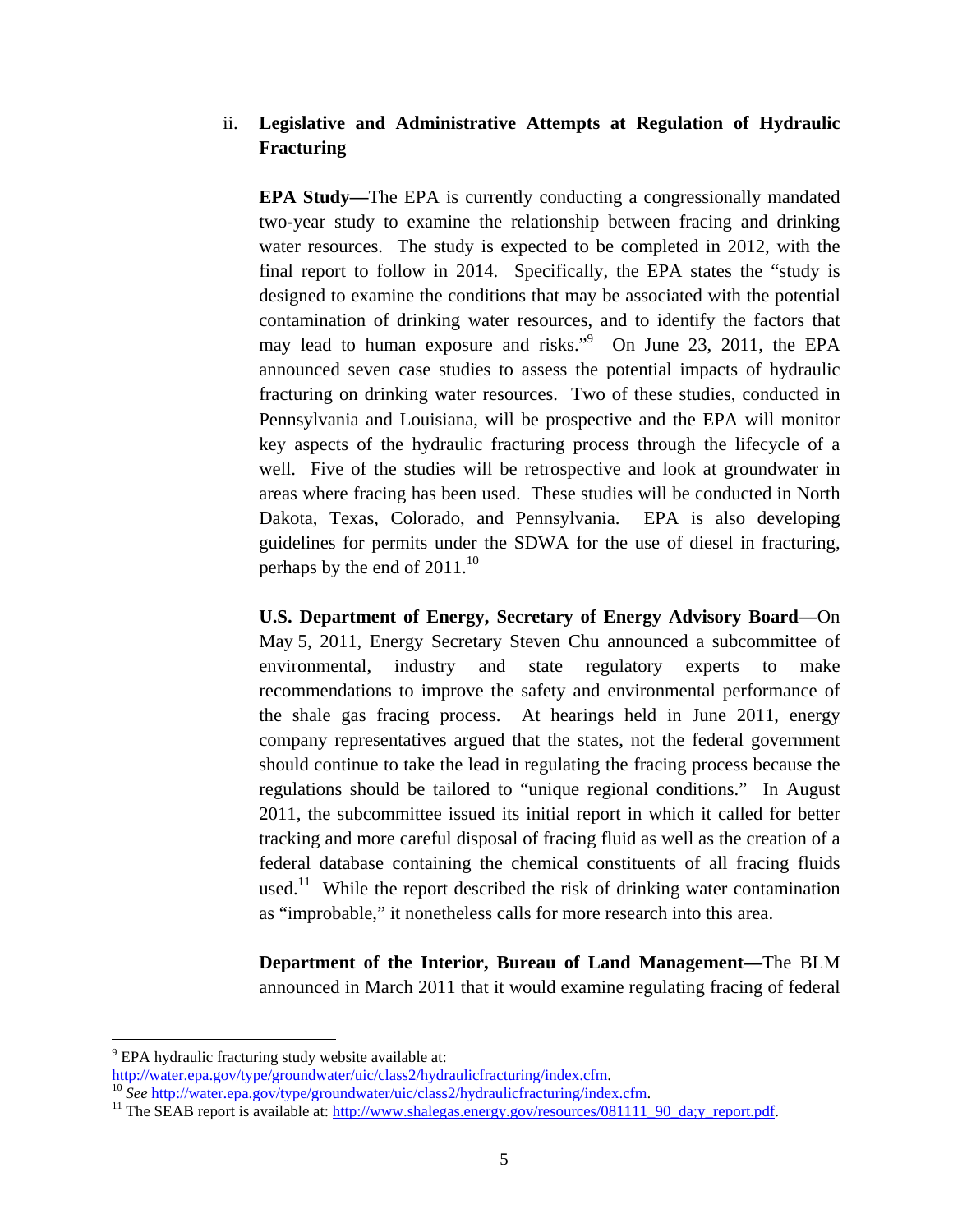oil and gas. 12 BLM held a series of forums on the practice in Bismarck, ND, Denver, CO, and Little Rock, AR. Interior focused on disclosure of chemicals; well constructional integrity; produced water management; and protection of groundwater.

**Securities Exchange Commission—**In late August, 2011, the SEC announced it was getting into the fracing action by asking oil and gas companies to provide detailed information (chemicals used and efforts to minimize environmental impacts, including water usage) about their use of hydraulic fracturing.<sup>13</sup> This information is to be given to the SEC confidentially, with the expectation that the SEC may require public disclosure in required corporate filings.

**Congressional Hearings—**Recent federal legislative attempts at fracing regulation have been unsuccessful, thus far. The proposed FRAC Act of 2009, (H.R. 1084, S. 587) which died in committee, would have amended the SDWA to allow the EPA to regulate hydraulic fracturing and require industry to reveal the chemicals used in fracturing fluid. Colorado Reps. Diana DeGette and Jared Polis re-introduced the FRAC Act in May 2011, but, no action has been taken by the House. However, in the last 6 months, 7 congressional committees, ranging from the House Oversight and Government Reform Committee to the House Science, Space, and Technology Committee, have held hearings to examine the growing body of data about the fracing process and its potential threats to the environment and public health. On January 31, 2011, the House Committee on Energy and Commerce issued the results of its investigation into the use of diesel fuel in fracing. $^{14}$ 

**State Legislation**—Almost all of the state-level attempts to regulate fracing have focused on requiring disclosure of the chemical components of fracing fluid. Industry has largely been opposed to disclosure of frac fluid composition, largely citing trade secret concerns over the formulas. Several states, including Colorado, Wyoming, and Texas have state laws mandating chemical component disclosure to one degree or another.

<sup>&</sup>lt;sup>12</sup> BLM press release available at: http://www.blm.gov/wo/st/en/info/newsroom/2011/april/NR\_04\_01\_2011.html.<br><sup>13</sup> For article summarizing the SEC regulations, *see* http://online.wsj.com/article/SB100014240531119040093045

http://democrats.energycommerce .house.gov. Search hydraulic fracturing.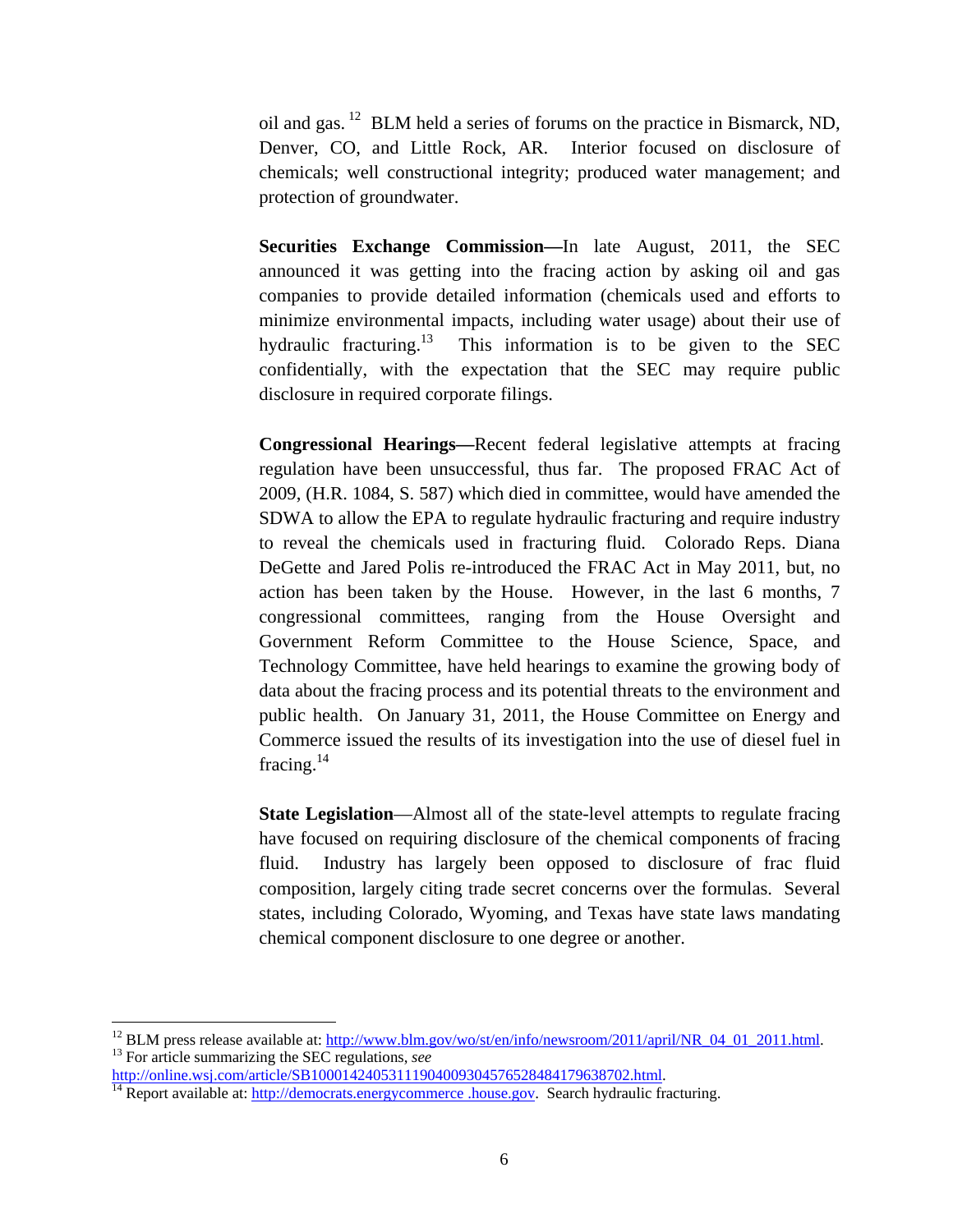- In 2008, Colorado implemented Rule 205 to require a chemical inventory of all chemicals used at the wellsite. This summer, the Governor directed an added disclosure requirement be added to the rules. In Wyoming, the rules were revised in 2010 to require disclosure to the Wyoming Oil & Gas Commission the chemicals used during well stimulation. This can be kept confidential for proprietary reasons by the Commission.<sup>15</sup>
- In Texas, the legislature enacted a law to mandate chemical disclosure of fracing fluids with some proprietary information protections. HB 3328.16

Recent legislative efforts to craft similar state legislation in Montana have failed, most recently in the February 2011 defeat of Senate Bill 86. However, on August 26, 2011, the Montana Board of Oil and Gas adopted five new rules requiring partial disclosure of the chemical components of fracing fluid, but similar to Wyoming providing some protection for trade secret chemical products. Such information must nonetheless be disclosed if necessary to respond to a spill or release of trade secret chemical products. *See* MAR 36.22.608; 36.22.1015; 36.22.1016; 36.22.1106<sup>17</sup>. The rules encourage posting information on FracFocus website.

**State/Industry Disclosure**–The Groundwater Protection Council and the Interstate Oil and Gas Compact Commission created the FracFocus website to allow individual companies to post detailed information on a well-by-well basis.<sup>18</sup> The site also includes a description of fracing, groundwater protections, chemical use, state regulations and a FAQ section.

**Litigation**—There are a growing number of legal disputes throughout the country involving the hydraulic fracturing process. Most of these cases involve complaints by landowners adjacent to or nearby areas where fracing has been employed arguing that the fracing process has impaired the quality of their groundwater. The complaints are largely based on common law tort claims such as nuisance, negligence, trespass, and fraudulent concealment or misrepresentation. *See, e.g.*, *Zimmermann v. Atlas America, LLC,* No. 2009- 7564 (Pa. Ct. Comm. Pl., Sept. 21, 2009) (Plaintiff surface owners with farming operation claimed that their surface lands and aquifers were

<sup>&</sup>lt;sup>15</sup> Wyoming Stimulation regulations, Chapter 3, Section 45 at:  $\frac{http://wogcc.state.wy.us/rules-statutes.cfm}{http://wogcc.state.wy.us/rules-statutes.cfm}$ <br><sup>16</sup> Texas House approves fracing disclosure bill, *Houston Chronicle* (May 11, 2011).<br><sup>17</sup> http://bogc.dnrc.mt.gov/fra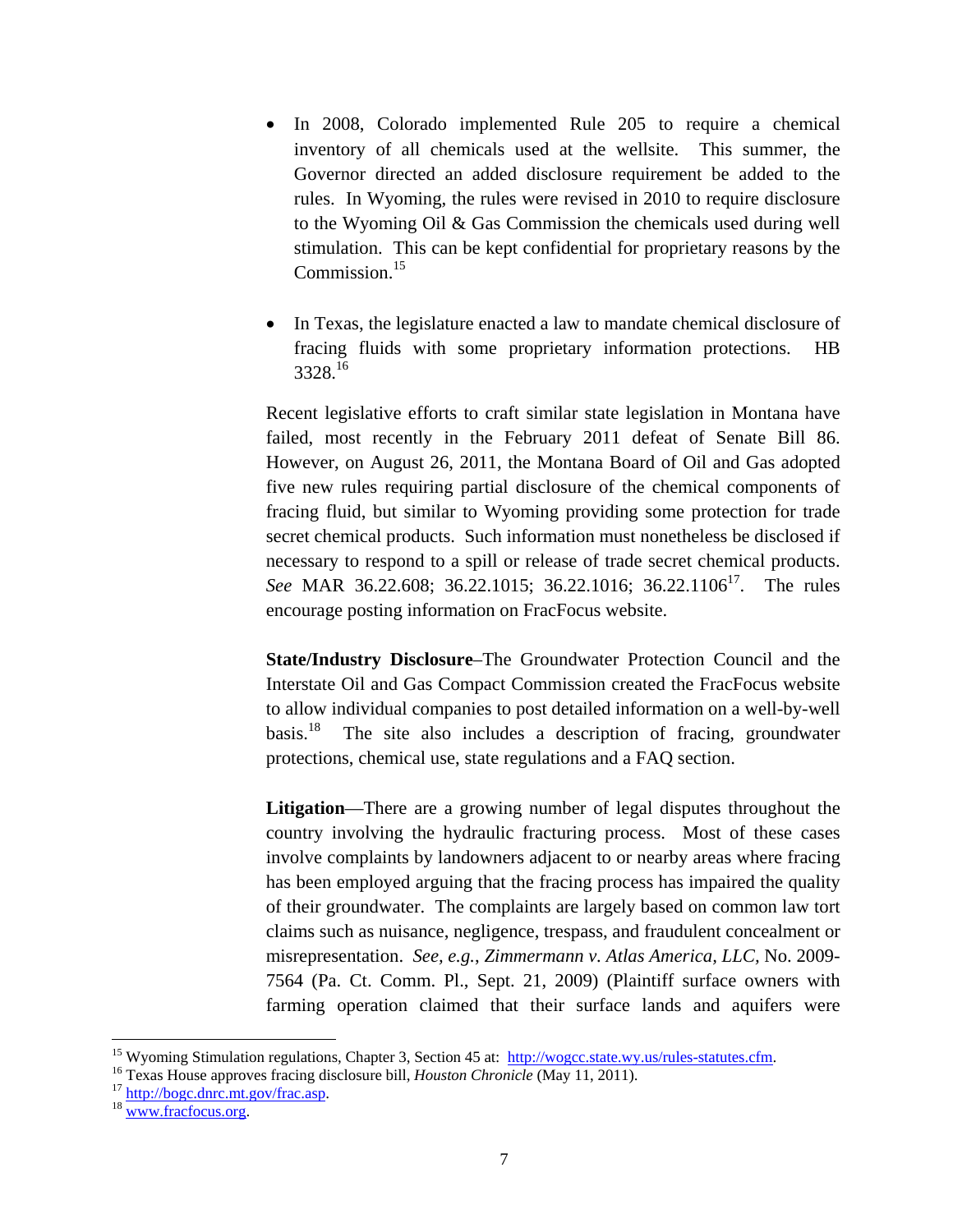contaminated by Atlas's fracing operations, including the drilling of vertical and horizontal wells and the construction of ponds and frac tanks; case still in pretrial stage); *Scoma v. Chesapeake Energy*, No. 3:10-cv-01385 (N.D. Tex., July 15, 2010) (surface owners brought action claiming their water well, which is their only source of water, was contaminated by frac water stored by Chesapeake near the surface owners' property, case still in pretrial stage); *Strudley v. Antero Resources* No. 2011-cv-2218 (Denver County Dist. Ct., Colo. March 23, 2011) (suit brought by surface owners claiming their well water was contaminated, leading to chronic illness of several family members, following Antero's fracing operations). In addition to the landowner claims, there have been several enforcement suits brought by the EPA for alleged violations of certain provisions of the Safe Drinking Water Act from which the fracing process is not exempted. *United States v. Range Production Co.,* No. 3:11-cv-00116 (N.D. Tex., Jan. 18, 2011) (Range refused to obey EPA order to perform studies on water wells to determine whether contamination occurred following Range's fracing operations in the area. Range refused to undertake the EPA-ordered studies relying on a Texas Railroad Commission investigation finding that Range was not at fault for any alleged contamination. EPA brought suit seeking a permanent injunction; case is stayed pending decision by the 5th Circuit determining whether Range's due process rights were violated).

c. **Coalbed Methane Gas**—Coalbed methane gas ("CBM") is natural gas adsorbed into coal micropores and coal cleats and held in place by water pressure which is reduced by pumping the groundwater out of the wellbore to release the natural gas to flow to the surface. The produced water is then either discharged on the surface or, less frequently, injected back into the ground. Volumes of produced water can be quite large, and, of higher salinity of the receiving water. The Powder River Basin in Wyoming and Montana contains large quantities of CBM, and for the last three years has been the third largest natural gas field in the U.S. The Montana Department of Environmental Quality estimates that one CBM well produces, on average, a total of 17,280 gallons of water per day. According to the Montana Department of Environmental Quality, CBM produced water has a moderately high salinity hazard and often a very high sodium hazard based on standards used for irrigation suitability and also poses certain risks to soil resource quality.<sup>19</sup> Disposal of the large quantities of untreated CBM produced water into surface waters has the potential to negatively affect riparian and wetland areas and certain soil types.

<u>.</u>

<sup>19</sup> http://waterquality.montana.edu/docs/methane/cbmfaq.shtml.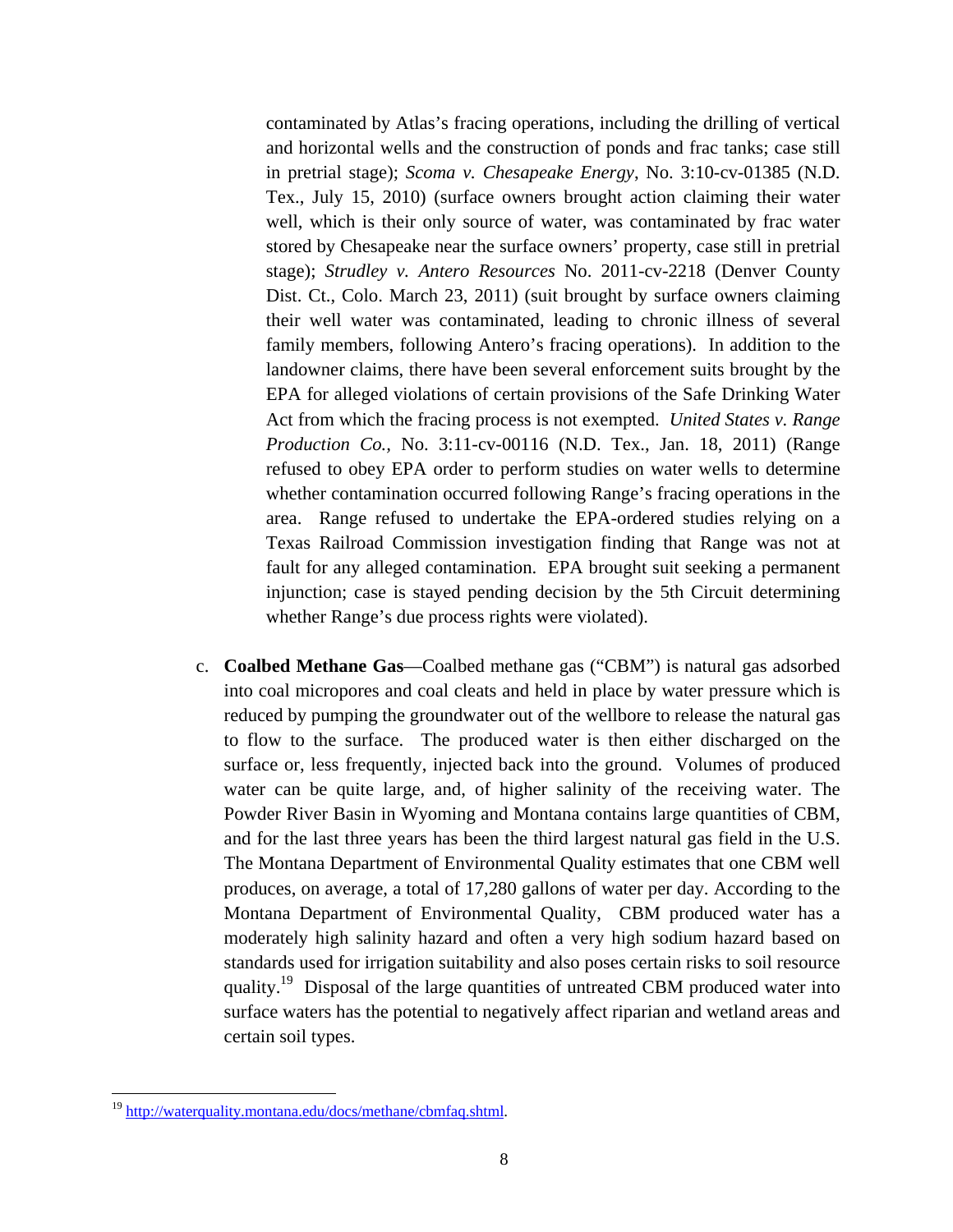- i. **National Pollutant Discharge Elimination System ("NPDES") Permits** the CWA jurisdictional trigger for NPDES permits under CWA § 402 is the discharge of any pollutant from a point source into navigable waters. In *N. Plains Resource Council v. Fidelity Exploration and Development Co.*, 325 F.3d 1155, 1160-61 (9th Cir. 2003), the Ninth Circuit held that produced, unaltered groundwater discharged during the production of CBM satisfies the CWA definition of "pollutant" and states may not exempt discharges of such water from the CWA NPDES requirements.
- ii. *Montana v. Wyoming***—**In January 2011, the U.S. Supreme Court heard the case of *Montana v. Wyoming and North Dakota*, involving a dispute over water rights on the Powder and Tongue Rivers. Montana alleged that CBM production in Wyoming and irrigation practices were jeopardizing its water rights. A Special Master was appointed and issued his first report to the U.S. Supreme Court in early 2010, No. 137 Original, "First Interim Report of the Special Master," which focused on the impact of Wyoming irrigation use. On May 2, 2011, in a 7-1 decision the U.S. Supreme Court found in favor of Wyoming in the context of irrigation – even though the upstream states reduce downstream flows, that does not require the upstream states to use less water or supply downstream states with "replacement" water. 131 S. Ct. 1765, 1773-775 (2011)
- iii. **Technology Based Effluent Limitation Guidelines ("ELGs")—**The CWA requires EPA to develop ELGs for certain industrial categories. Although ELGs have been developed for a number of different industrial categories, no ELGs have been set for CBM produced water. As a result of federal litigation, in 2008, EPA began a study to determine whether ELGs should be set for the CBM industry in a proposed revision to the Oil and Gas Extraction Point Source Category (40 C.F.R. § 435). An industry initial screening survey was sent out by EPA in February 2009 and a more detailed mandatory survey in October 2009 (Clean Water Act § 308). No final determination has been made as to whether national ELGs will be set for the CBM industry.<sup>20</sup> Last year, the Montana Supreme Court held in *N. Cheyenne Tribe v. Montana Department of Environmental Quality*, 234 P.3d 51 (Mont. 2010), that the Montana implementation of the CWA requires the Montana Department of Environmental Quality to impose technology-based effluent limitations of CBM-related discharge permits on a case-by-case basis, even though no industry-wide effluent limitation guideline is available.

<u>.</u>

 $^{20}$  http://water.epa.gov/scitech/wastetech/guide/cbm\_index.cfm.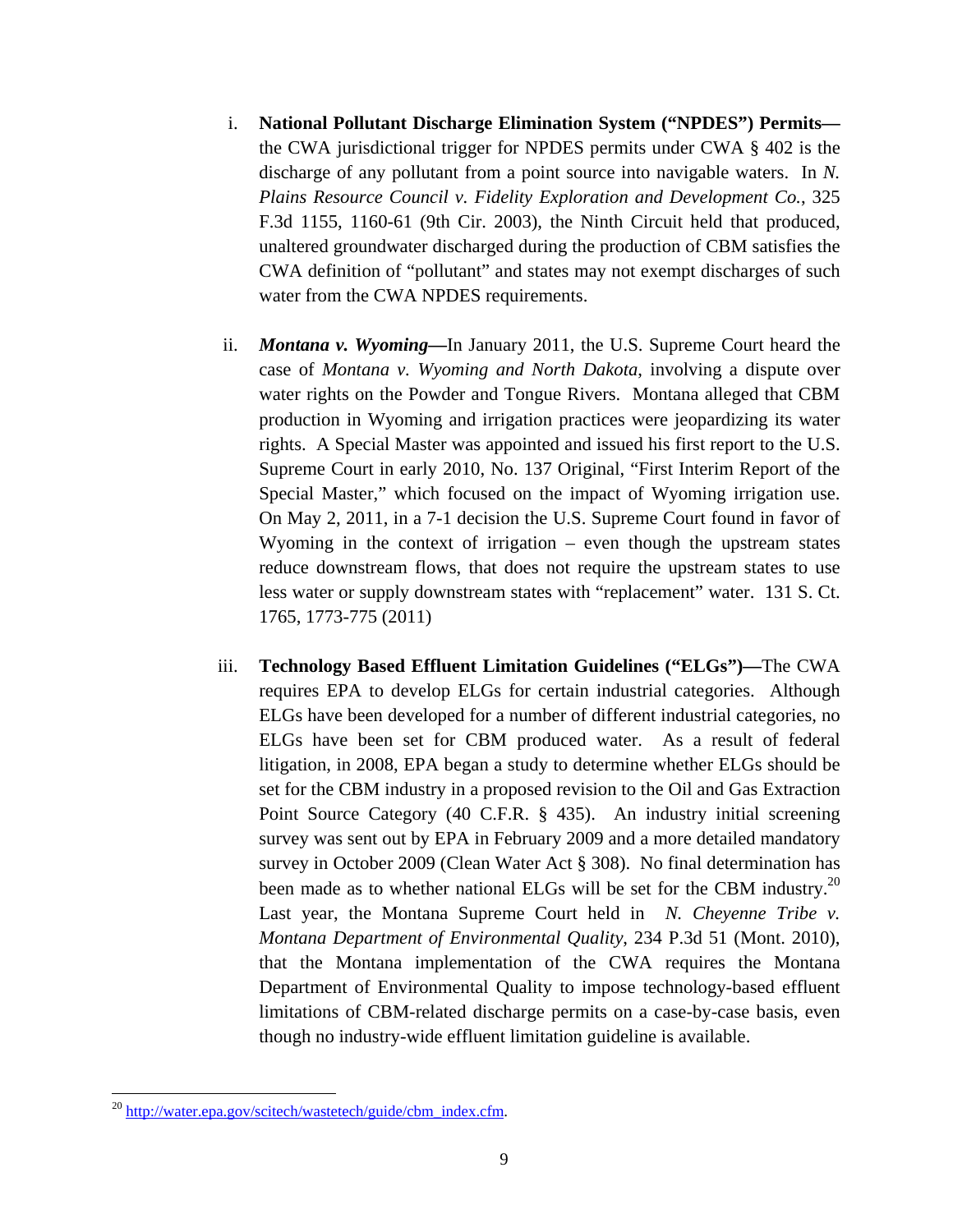- iv. **Microbial Enhanced Hydrocarbon Recovery and Conversion—**In February 2011, Wyoming Governor Matt Mead signed Wyo. Stat. Ann. § 30- 5-128 into law authorizing the Wyoming Oil and Gas Conservation Commission to issue orders authorizing well and reservoir injections to enhance recovery of methane (natural gas) hydrocarbons from CBM wells. Microbial enhanced hydrocarbon recovery is a process where water and nutrients are used as stimulation agents to naturally occurring microbes to enhance initial well production and secondary recovery from CBM wells. This process is focused on those areas where natural gas is the result of methanogenesis – action of microbes on coal constitution.<sup>21</sup> Under the Wyoming law, applicants for permits to use the process must produce evidence that groundwater will not be adversely affected.
- III. **Coal—**While Wyoming is the largest coal producer in the U.S., Montana produces 44 million tons annually and is home to one of the largest coal reserves in the world. Coal is heavily exported out of Montana, both domestically and to growing foreign markets, particularly China.
	- Although domestic demand for coal has decreased steadily for the last decade, between 2008 and 2011 coal exports to China are forecasted to increase almost 70%.

Roughly 6% of Montana coal is shipped abroad to Asian markets, and this number has steadily increased over the last few years. Earlier this year, Montana Governor Brian Schweitzer and Washington Governor Christine Gregoire held discussions aimed at facilitating the development of a lower Columbia River coal shipping terminal and port to assist international export of Powder River Basin coal. The visit was marked by protests. In 2010, a challenge under the Montana Environmental Policy Act (MEPA), MCA §§ 75-1-101 *et seq.,* was brought against the Arch Coal Company lease of the Otter Creek coal tracts (conveyed to the state in compensation for the federal governments' actions in stopping the New World Mine for alleged water quality concerns).<sup>22</sup> In January 2011 the case survived a motion to dismiss brought by Arch and the State of Montana and is currently in the pretrial stage.<sup>23</sup>

a. **The Regulatory Framework—**Water quality issues can be impacted during coal mining, coal transportation, and in coal-based power generation. The Surface

<sup>&</sup>lt;sup>21</sup> U.S.G.S. "Microbial Natural Gas," http://energy.er.usgs.gov/gg/research/microbial gas.html; USGS, "Assessment of Undiscovered Biogenic Gas Resources, North-Central Montana Province," National Assessment Fact Sheet (May 2008).<br><sup>22</sup> N. Plains Res. Council v. State Board of Land Comm'rs, DV 38-2010-2480.

<sup>&</sup>lt;sup>23</sup> http://www.northernplains.org/judge-allows-otter-creek-lawsuit-to-go-forward/.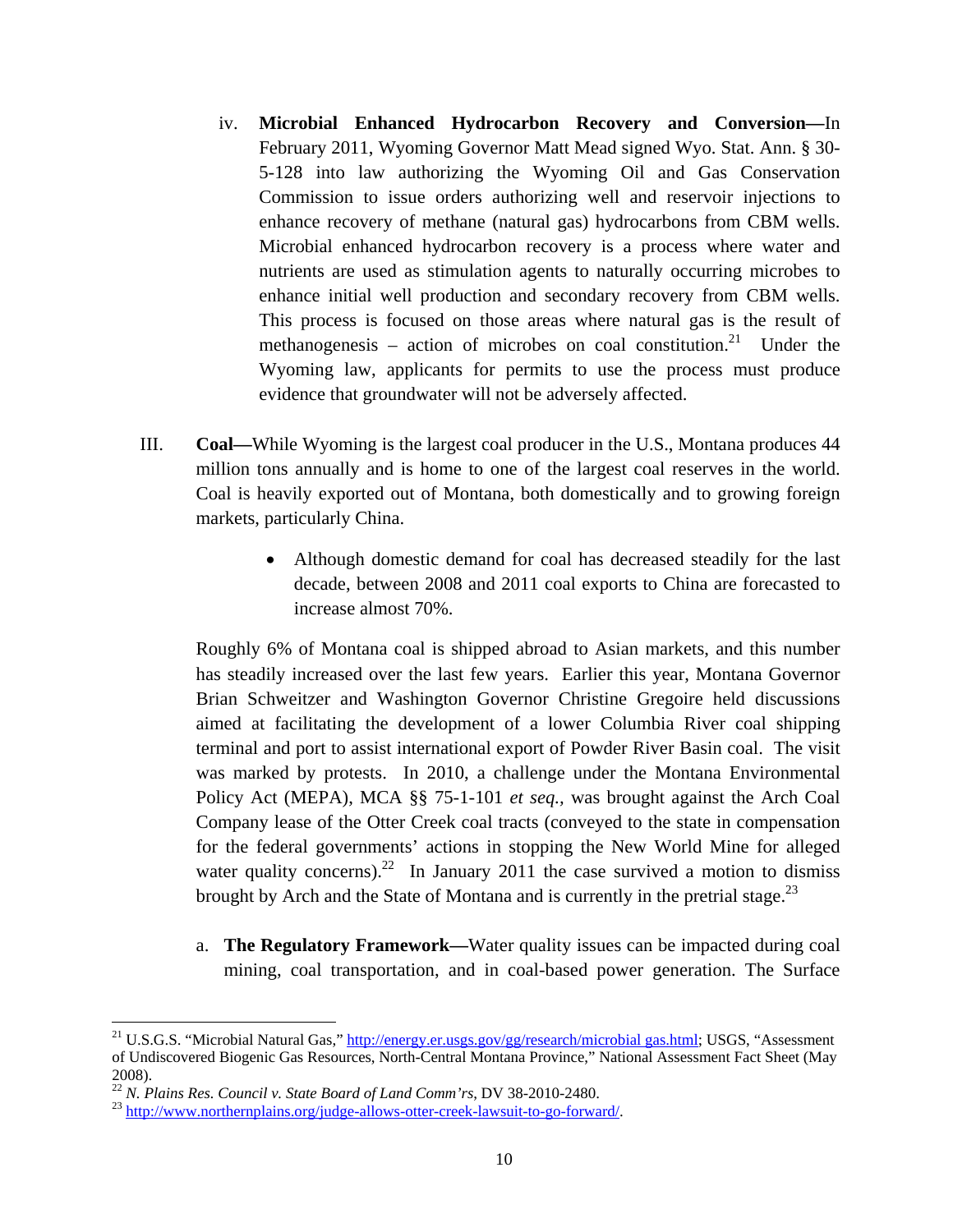Mining Control and Reclamation Act of 1977 ("SMRCA")<sup>24</sup> is the primary federal law that regulates the environmental effects of surface coal mining in the U.S. and includes provisions for reclamation of water resources adversely affected by past coal mining. 30 U.S.C. §§ 1231, 1233, 1244. Coal mining is generally prohibited in alluvial valley floors.<sup>25</sup> The day-to-day coal mining operational impacts to water are regulated by the CWA, with CWA § 402 NPDES permits required for non-fill material discharges into streams and § 404 permits required for mining operations in close proximity to wetlands and water bodies. Prior to development of coal resources, an operator must also obtain a § 401 certification from the state. A controversial proposal for coal-fired power plants is EPA's cooling water intake rule<sup>26</sup>. The comment period closed in August and the final rule is expected in less than a year.

b. **Revised § 404 Definition of "Fill Material"—**Many of the CWA issues in the context of coal mining are concerned with matters primarily faced by Appalachian coal mining operations, such as mountain top mining, valley fills and streamside buffer zones. In 2002, the definition of "fill material" under Section 404 of the CWA was redefined in an effort to remove the ambiguities between the EPA's regulatory definition of fill material and the Army Corps of Engineer's definition.<sup>27</sup> The term "fill material" now means any material placed in the waters of the United States where the material has the effect of: (1) replacing any portion of a water of the United States with dry land; or (2) changing the bottom elevation of any portion of a water of the United States. There has been significant environmental pushback regarding the definition change, as many believe discharge of coal mining waste should fall under the non-fill definition so that it is regulated by § 402 as a pollutant rather than § 404 as a fill material.

In February 2010, EPA indicated it was looking at beginning rulemaking to once again redefine "fill material," but more recently has backed away from a change.<sup>28</sup> There has been significant pressure on the Obama Administration to redefine "fill

<sup>&</sup>lt;sup>24</sup> 30 U.S.C. § 1230, et seq.

<sup>&</sup>lt;sup>25</sup> 30 U.S.C.  $\frac{1260(b)(5)}{25}$ .<br><sup>26</sup> http://water.epa.gov/lawregs/lawguidance/cwa/316b/indexcbm.

 $^{27}$  Claudia Copeland, Controversies over Redefining "Fill Material" Under the Clean Water Act, Congressional Research Service, at 1 (April 2009).<br><sup>28</sup> Paul Quinlan, EPA Loses Enthusiasm for Swift Rollback of Bush "Fill Rule, NYTimes (February 25, 2011),

available at: http://www.nytimes.com/gwire/2011/02/25/25greenwire-epa-loses-enthusiasm-for-swift-rollback-ofbus-27352.html.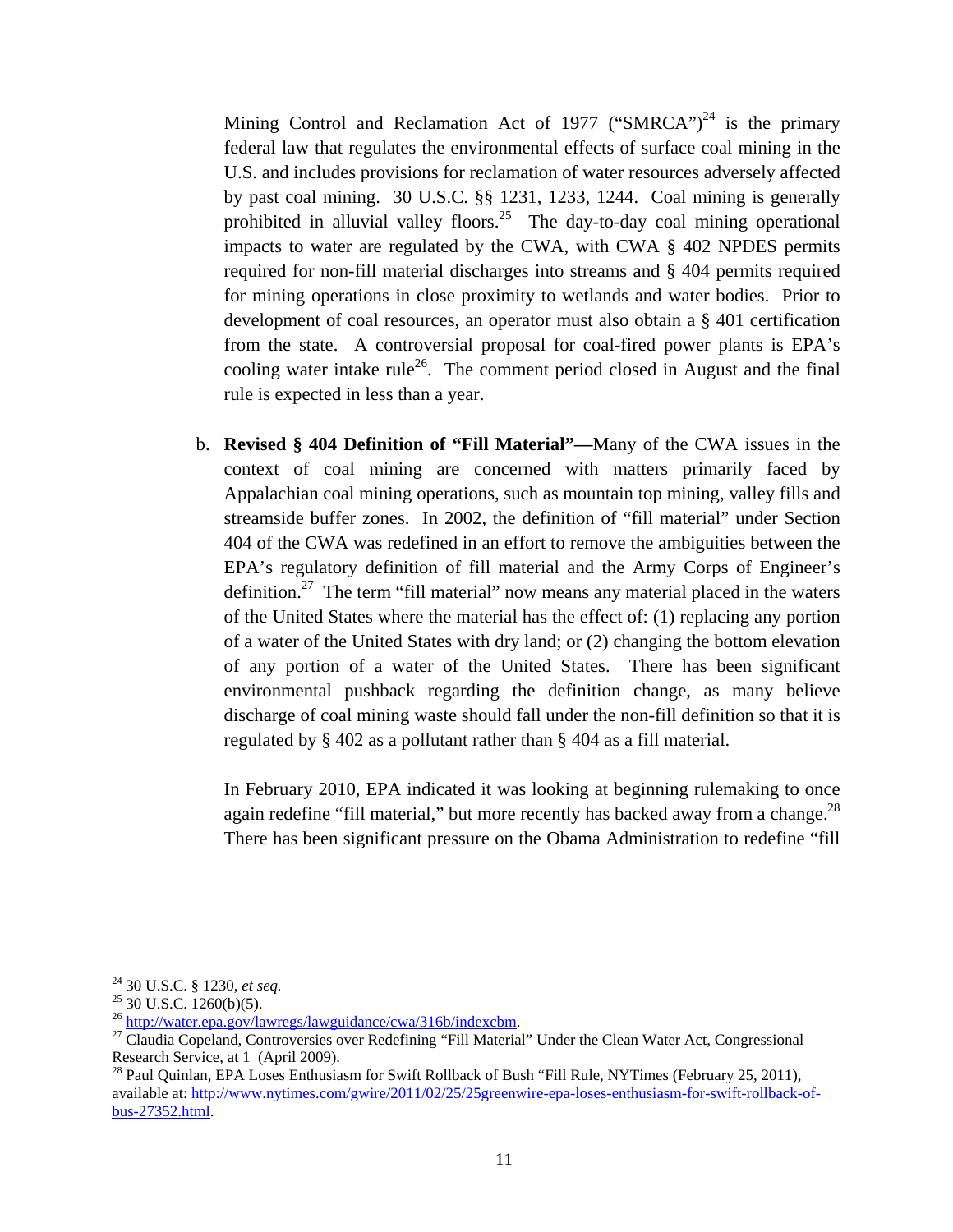material" so that it more strongly regulates the coal mining industry, but as of September 2011, President Obama has not taken action.<sup>29</sup>

IV. **Solar Energy—**While solar energy generation is not commonly thought to implicate water issues, water is an important component for utility scale solar power plants, which are often located in the arid Southwest.Two kinds of utility scale solar technologies are currently available: concentrating solar panels ("CSP") and photovoltaic ("PV") solar.<sup>30</sup> CSP power which uses solar energy to run a steam turbine to produce electricity can be water-intensive. A solar parabolic trough plant can use up to 234 gallons of water per MMBtu while coal or gas-fired plants consume between  $1 - 8$  gallons per MMBtu. In a wet-cooled CSP plant, large quantities of water are used to cool the steam. Dry-cooling, using air rather than water to cool the steam, is also an available technology, but it results in a less efficient solar plant than a plant employing wet-cooled systems. Some plants combine the two approaches – hybrid cooling – to reduce water consumption but recapture efficiencies.

PV converts solar radiation directly into electrical current through the use of PV cells. Water for cleaning accumulated dust from PV cells is also required for PV solar power generation, however in much lower quantities than is required for CSP.

- a. **CWA Permitting--**In order to comply with the CWA, solar energy developers must obtain § 404 permits before any dredged or fill materials can be placed into "jurisdictional waters" during the solar project construction process. The developer must also comply with all permitting and licensing requirements under CWA § 401. All wastewater and byproducts of wet-cooling systems discharged to a surface water body require NPDES permitting to stay in compliance with § 402 of the CWA. Storm-water permitting can be a challenge for solar power plants in dry lakebeds.
- b. **Water Consumption—**Water consumption by solar power plants is a major issue, particularly those CSP plants utilizing wet-cooled and hybrid cooling systems.<sup>31</sup>
	- Senator John Kyl of Arizona has proposed that solar power plants be limited to dry cooling technology, $32$  but this proposal has not been formalized or included in any legislation.

<sup>&</sup>lt;sup>29</sup> Earthworks Pressures Obama Administration to Eradicate Mining, Resourcefulearthnews.org (August 16, 2011), available at http://resourcefulearthnews.org/2011/08/16/earthworks-pressures-obama-administration-to-eradicate-

 $\frac{\text{mining}}{30}$  For a detailed discussion of the available solar power plant technologies and the impact on water use available, *see* Glennon and Reeves, *Solar Energy's Cloudy Future*, 1 *Arizona J. of Env'tl Law and Pol'y*, 92 (2010). 31 *See* Glennon and Reeves, *supra* note 17 at 96-102.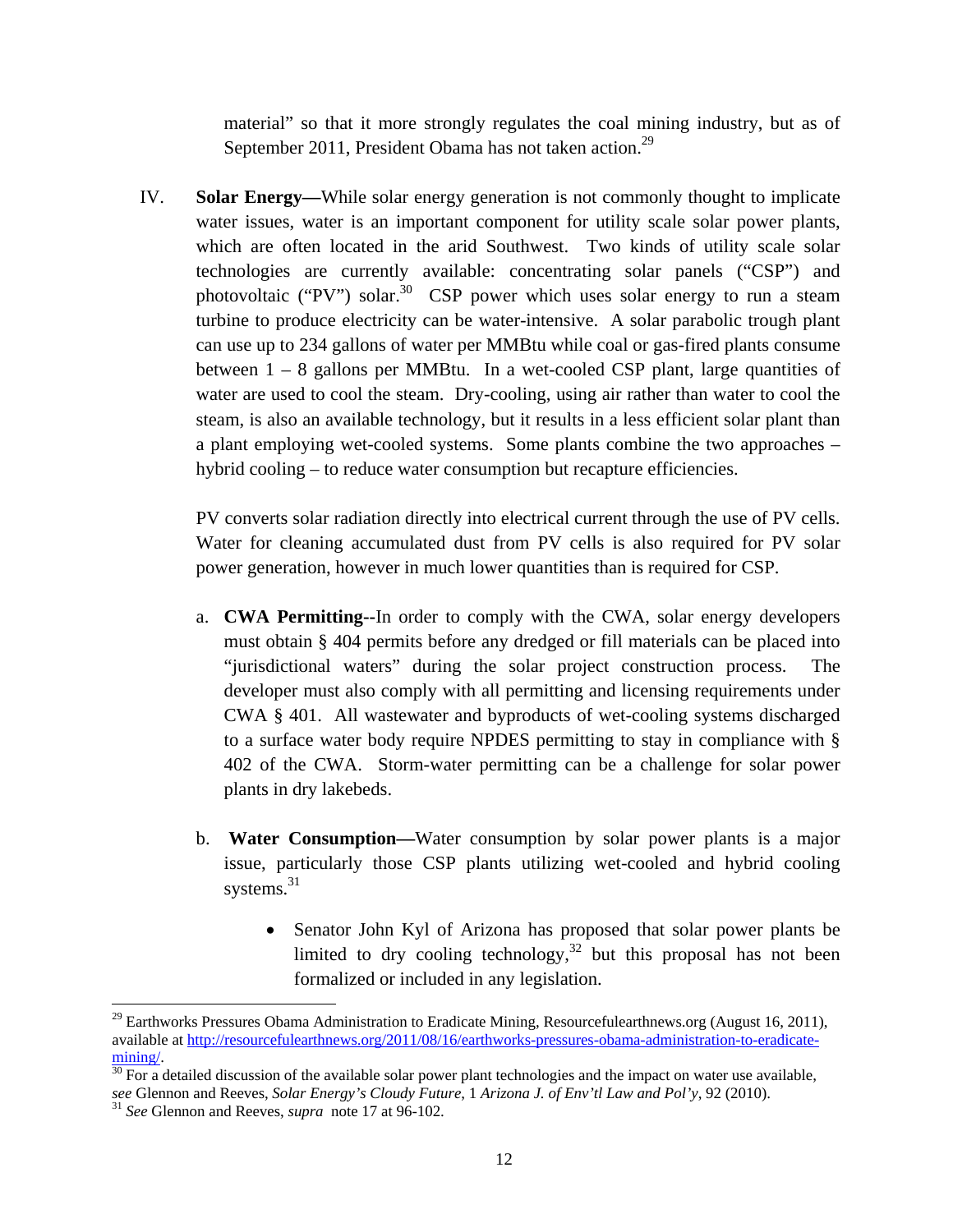- The National Park Service (NPS) has raised concerns about water consumption at BrightSource Energy's 400 megawatt Ivanpah project, located in the California desert, as well as numerous other projects currently in the planning stages to be located throughout the California and Nevada deserts. In a 2009 memorandum sent by Jon Jarvis, director of the NPS's Pacific West Region to the BLM Nevada state office, Jarvis stated that the NPS is concerned that "water demand from [CSP] systems employing water-cooled technology could strain limited water resources already under development pressure from urbanization, irrigation expansion, commercial interests and mining."<sup>33</sup>
- c. **BLM Solar Programmatic Environmental Impact Statement—**The BLM has been conducting a Solar Energy PEIS since 2008 and in 2011 published a Draft PEIS. The PEIS addresses the more critical issue of water quantity more than any water quality issues. Most of the water quality concerns addressed by the PEIS deal with management of the construction and development phases of solar energy projects. The PEIS also addresses CWA concerns arising in instances where solar energy and transmission line projects are in or adjacent to wetlands or other water bodies and where discharge of steam cooling water is required. The Solar PEIS suggests that developers mitigate potential water quality degradation by planning to avoid impacts on existing surface water features regulated by the CWA.
- V. **Geothermal Energy**—Geothermal energy development is highly dependent on water resources. Utility-scale geothermal energy uses heat from the earth to generate power through a steam turbine. In 2005, the Energy Policy Act (§222 and 225) amended the Geothermal Steam Act and directed the BLM and U,.S. Forest Service to conduct a PEIS and address a 20 year leasing backlog.<sup>34</sup> The PEIS was completed in 2008 and made 111 million acres of BLM land and 79 million acres of U.S. Forest Service lands as open for geothermal leasing. Since then BLM has leased 1 million acres in Utah, Oregon, Idaho, California, Colorado and Nevada. Montana has great potential for geothermal development<sup>35</sup>, but both the state and the federal government have been slow to act on applications for geothermal leases on public lands. In order to develop geothermal energy in Montana and most other western states, a groundwater right is required.

<sup>&</sup>lt;sup>32</sup> http://www.azcentral.com/arizonarepublic/news/articles/2010/01/17/20100117water-solar0117.html.<br><sup>33</sup> For text of the NPS memorandum, *see* <u>http://www.nationalparkstraveler.com/files/Jarvis-Solar\_Energy\_Memo.pdf</u>.<br><sup>34</sup>

<sup>&</sup>lt;sup>34</sup> http://www.blm.gov/wo/st/en/prog/energy/geothermal/geothermal\_nationwide/Documents/Final\_PEIS.html.<br><sup>35</sup> http://www.nrel.gov/docs/fy03osti/33530.pdf.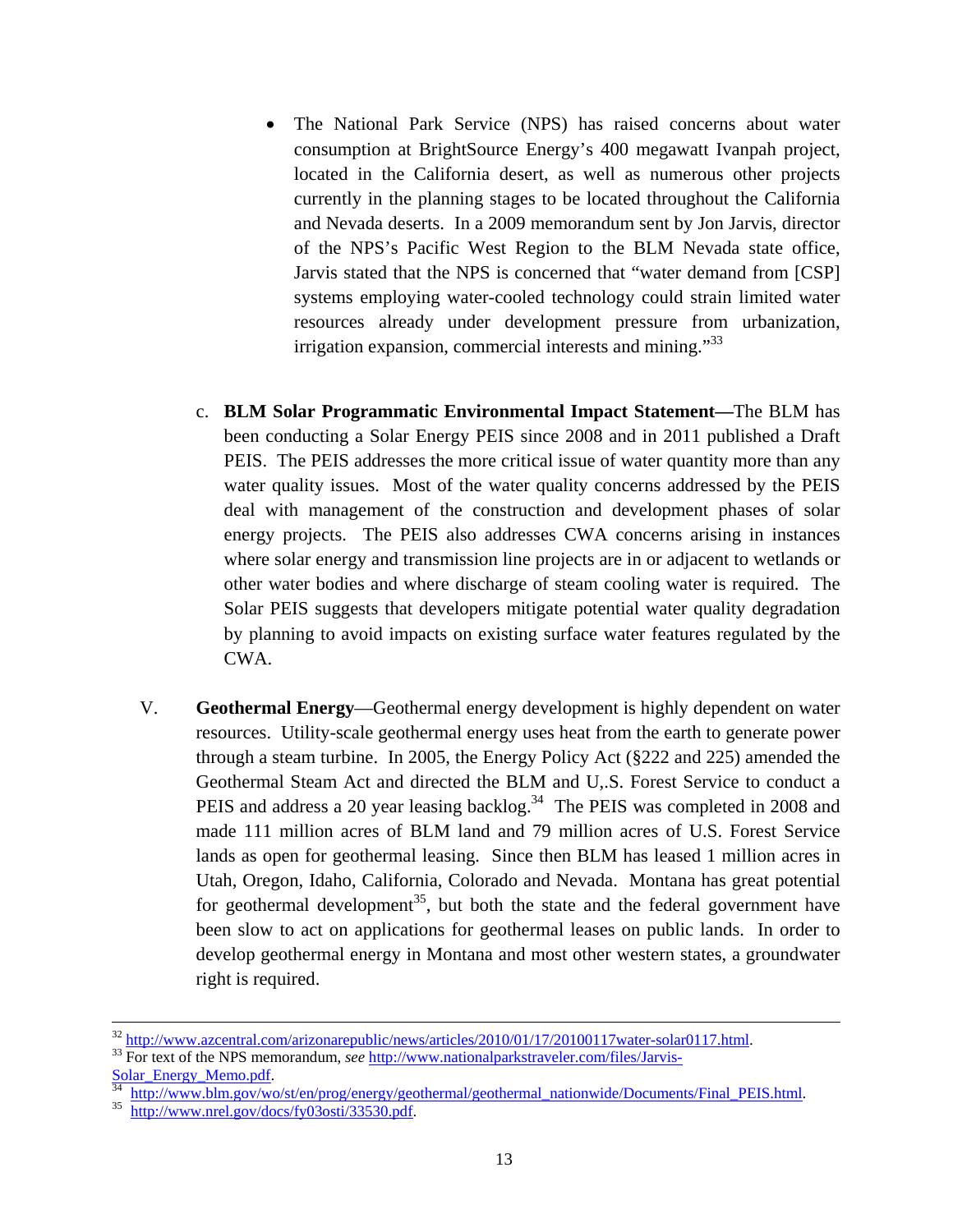Geothermal power plants generally dispose of the spent groundwater through reinjecting the water back into the ground though separate wells rather than discharging it into surface waters. Accordingly, no NPDES permit is generally required. However, CWA § 401 Water Quality Certification permit is required prior to development. Additionally, a Montana Joint Application 310 Permit, MCA § 75-7- 101 *et seq*., is generally required prior to construction of a geothermal power plant.

- a. **Geothermal PEIS "Best Management Practices"**—The Geothermal PEIS established best management practices for mitigating or eliminating threats to water quality, including: 1) stormwater runoff during exploration; 2) the extraction of geothermal fluids that result in drawdowns in connected shallower groundwater aquifers during drilling operations; and 3) stormwater discharges during construction activities. These concerns are mitigated by following best management practices (found in Appendix D of the PEIS) and through geothermal lease stipulations. These lease stipulations include: 1) no surface occupancy on water bodies, riparian areas, wetlands, playa, and 100-year floodplain; and 2) controlled surface use within 500 feet of riparian or wetland vegetation to protect the values and functions of those areas.
- VI. **Hydropower—**Hydropower is by far the largest producer of renewable energy in the United States, at 255 million megawatt hours it accounts for approximately 6 percent of the nation's net power generation in 2010. This percentage is significantly higher in the northwest, with the hydropower accounting for 42% of net power generation in the five northwestern states and 34% in Montana in 2010. Two of the most commonly used forms of hydropower generation are conventional dam-based and pumped-storage projects.
	- a. **Dammed Hydropower projects**—Dammed hydropower projects are by far the most widely used form of hydropower generation in the United States and are regulated by the Federal Energy Regulatory Commission ("FERC"). While generation of energy from hydropower plants does not involve an alteration of water or discharge under § 402 of the CWA, and therefore no NPDES permits are required, when licensing a hydropower project, the licensee must comply with CWA § 401's state certification requirements. Under CWA § 401, an applicant for a federal license or permit to conduct an activity that will result in a "discharge" under section 401 of the CWA must provide certification from the state to the federal permitting agency that the discharge complies with the CWA. In *S.D. Warren Co. v. Maine Board of Environmental Protection*, 126 S. Ct. 1843 (2006), the Court held that the term "discharge" as used in § 401 applies to all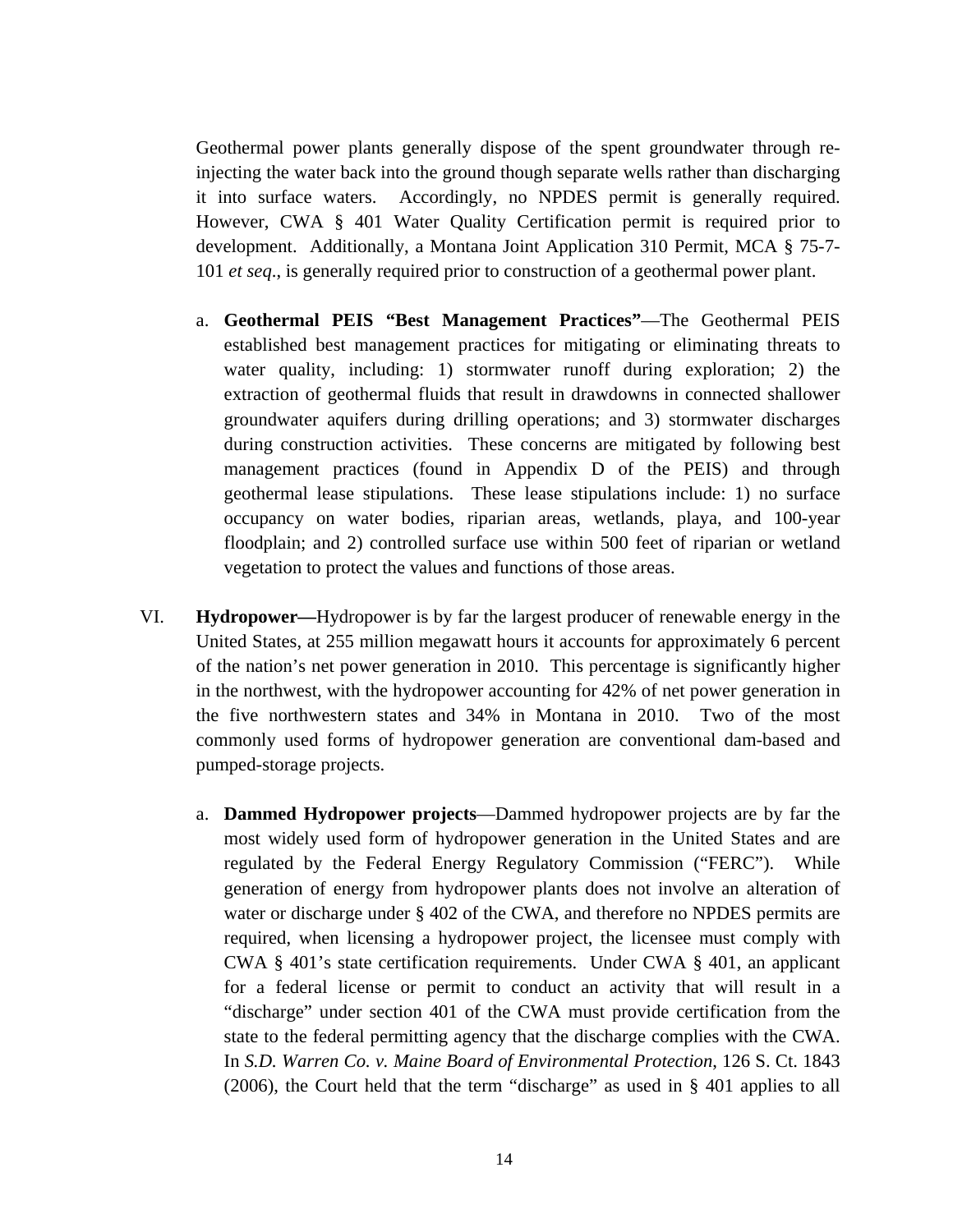discharges of water, regardless of whether that water has been altered or pollutants added. Therefore, post-*Warren*, when an applicant applies to FERC for a federal permit to operate a hydroelectric dam, federal licensees must obtain state CWA § 401 certifications that their operations will comply with state water quality standards. This decision represented a significant change to the federal licensing process, and now allows states to impose their own, often quite stringent, water quality goals through the hydropower licensing process.

- b. **Pumped-storage hydropower**—Pumped storage hydropower is a power generation tool used for load balancing. The method stores energy in the form of water, pumped from a lower elevation reservoir to a higher elevation. Low-cost off-peak electric power is used to run the pumps and, during periods of high electrical demand, the stored water is released through turbines to produce electric power. Pumped-storage is the largest capacity form of grid energy storage currently available and will be critical to the use of intermittent energy sources like wind and solar which can produce energy when it is not needed. In 2010, California enacted AB 2514, "Energy Storage Systems" legislation to address this storage component of the State's move to increased reliance on renewable energy<sup>36</sup>. As with conventional dammed hydropower projects, pumped-storage hydropower projects require CWA § 401 state certification.
- c. *PPL Montana, LLC v. State of Montana***, 2010 MT 64, 229 P.3d 421 (2010)** The Montana Supreme Court recently held that the State of Montana is entitled to compensation under the Montana Hydroelectric Resources Act, MCA §§ 77-4- 201 to 211, for use of State riverbeds by private companies for hydroelectric power generation. The Court applied this ruling retroactively, finding that PPL Montana owes the State \$40,956,180.00 for its historic use of the States' riverbeds. PPL filed a petition for certiorari before the U.S. Supreme Court seeking review of the Montana Supreme Court's holding that the State was due retroactive and continuing rents for the use of riverbeds. The U.S. Supreme Court denied certiorari on that question, but granted certiorari to determine whether the constitutional test for determining whether a section of river is navigable for title purposes requires a trial court to determine whether the relevant stretch of the river was navigable at the time the State joined the union or may simply deem the river as a whole generally navigable based on the evidence of present-day use.<sup>37</sup>

<sup>36</sup> *See also*, California Public Utility Commission White Paper, "Electric Energy Storage: An Assessment of Potential Barriers and Opportunities" http://docs.cpuc.ca.gov/published/graphics/128688.pdf. 37 131 S.Ct. 3019 (2011).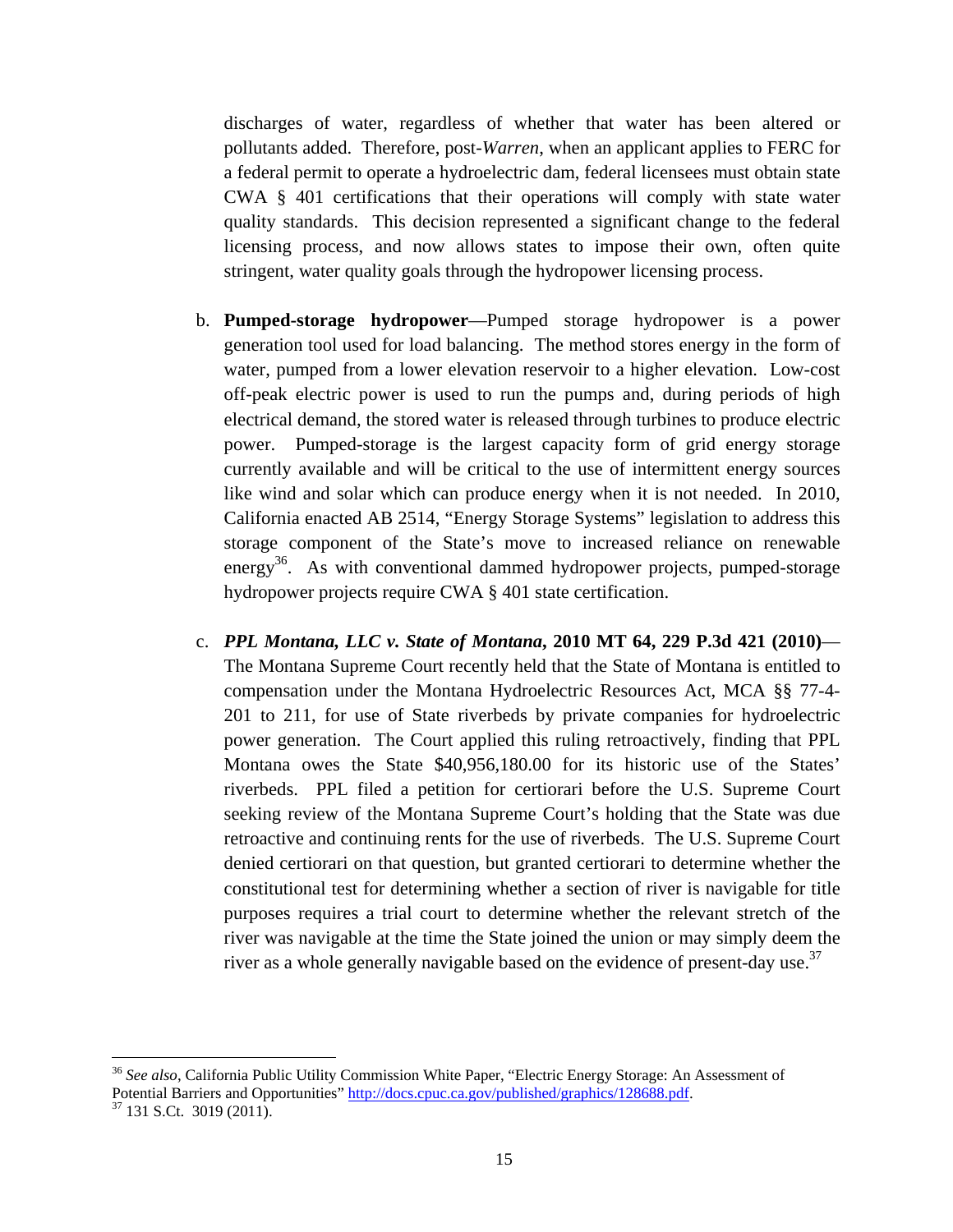## VII. **CWA and Water Quality Legislative, Administrative, and Judicial and Developments.**

a. **EPA Draft Guidance on Definition of "Waters of the United States"**—In response to the Supreme Court's decision in *Rapanos v. United States*, 547 U.S. 715 (2006), which held that the term "waters of the United States" as used in the CWA includes "only those relatively permanent, standing or continuously flowing bodies of water . . . ," the EPA and Army Corps of Engineers in 2007 issued an interpretative guidance memo on Clean Water Act jurisdiction for determining whether a water is a "water of the United States."<sup>38</sup> This memo was criticized by environmental interests as exempting too many water bodies from federal jurisdiction and in the Obama administration the guidance was proposed for revision. On May 2, 2011, the revised guidance was opened for public comment<sup>39</sup> and after an extension, the comment period closed at the end of July 2011. Under the proposed guidance, the following five water bodies are defined as "waters of the United States": traditional navigable waters; interstate waters; wetlands adjacent to traditional navigable waters and interstate waters; non-navigable tributaries to traditional navigable waters that are relatively permanent, meaning they contain water at least seasonally; and wetlands that directly abut relatively permanent waters. In addition, waters that, upon fact-specific inquiry, are determined to have a "significant nexus" to traditional navigable or interstate waters would be protected by the CWA. The draft guidance does not contemplate inclusion of groundwater that is hydrologically connected to tributary or surface waters within the definition of "waters of the United States," although several comments have urged expansion of the draft guidance to include such waters.

The proposed guidance will substantially increase the number of waters subject to CWA jurisdiction and, not surprisingly, has been itself subject to criticism by the States. For example, the proposed guidance will likely have a significant impact on CWA jurisdiction over non-navigable tributaries, seasonal western washes (particularly those in desert areas), and, potentially, man-made ditches that otherwise meet the definition of tributary waters. The EPA and the Corps clarify in the proposed guidance that "it is intended to describe for agency field staff the agencies' current understandings; it is not a rule, and hence is not binding and lacks the force of law." Nonetheless, the proposed guidance will be used by the EPA and the Corps to administer the CWA. It remains unclear whether the EPA or the Corps will engage in formal rulemaking to codify the contents of the proposed guidance.

 $\frac{38 \text{ http://www.epa.gov/owow/wetlands/pdf/RapanosGuidance6507.pdf}}{76 \text{ Fed. Reg. }24479 \text{ (May 2, 2011).}}$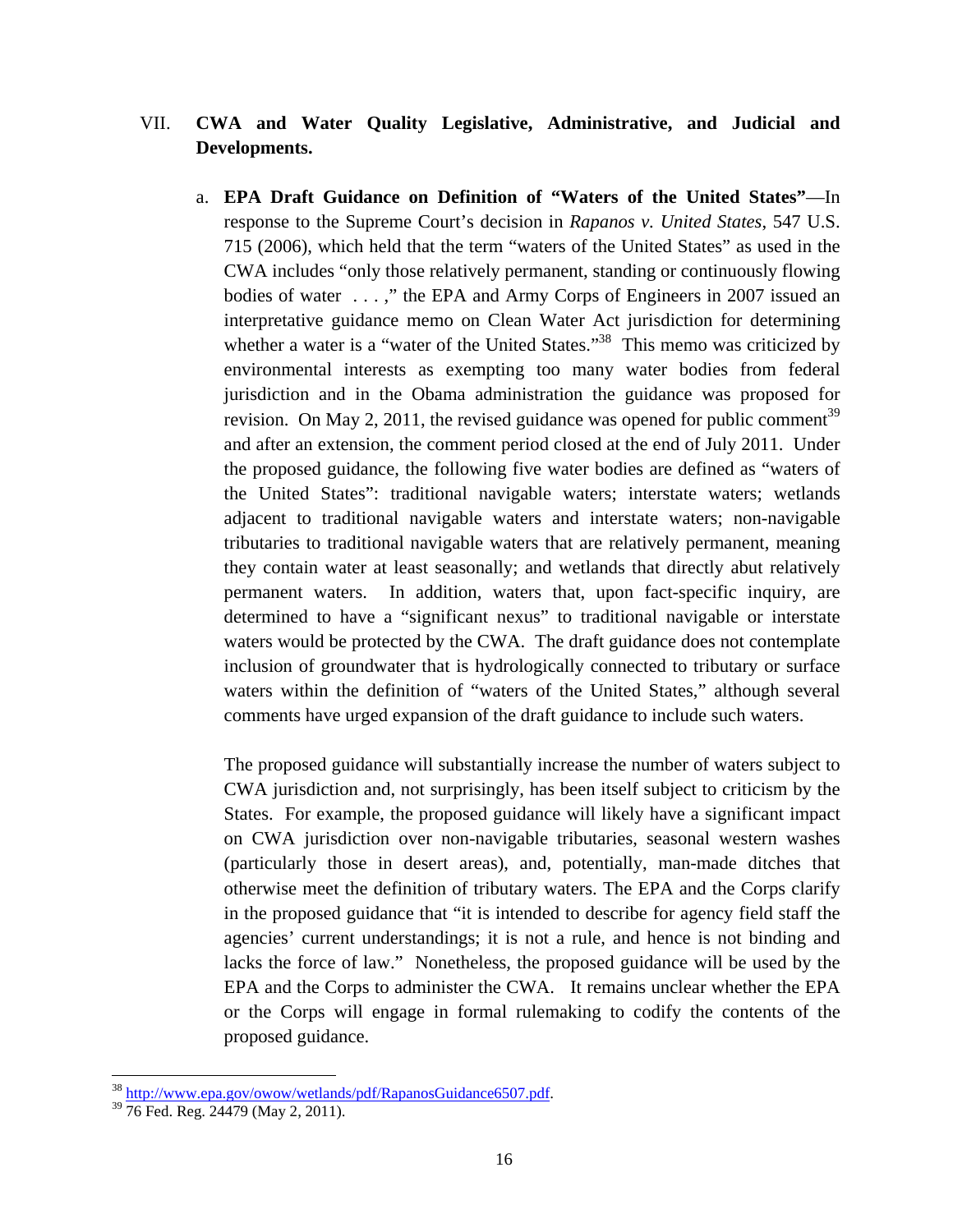- b. **Revised CWA 303 Standards**—The EPA is planning to propose changes to CWA § 303 Water Quality Standards "to improve effectiveness in helping restore and maintain the chemical, physical, and biological integrity of the nation's waters."<sup>40</sup> This plan was initially proposed in 2009, with publication expected in the summer of 2011. However, the date targeted for publication has now been pushed back to early 2012. The current regulations have been in place since the early 1980's. EPA previously attempted to revise the § 303 standards in both the Clinton and Bush administrations, but those efforts were controversial and ultimately scaled back. Areas targeted for revision include tightening of state antidegradation rules; clarifying how states designate particular uses for water bodies; limiting the use of variances to waive water quality standards; and strengthening triennial reviews. EPA is also considering codifying its longstanding policy that fishable/swimmable goals are to be presumed to be attainable, unless otherwise demonstrated.<sup>41</sup>
- c. **NPDES Permit for Pesticide Pointsource Discharges**—In response to a 2009 decision by the 6th Circuit Court of Appeals, *National Cotton Council, et al. v. EPA*, which held that discharges to waters of the U.S. from the application of pesticides requires an NPDES permit, the EPA is developing an NPDES general permit for pesticide related pointsource discharges. A draft version of the final pesticide general permit is currently available and covers operators who apply pesticides that result in discharges from the following use patterns: (1) mosquito and other flying insect pest control; (2) weed and algae control; (3) animal pest control; and (4) forest canopy pest control. The draft final permit requires permittees to minimize pesticide discharges, maintain and calibrate equipment, and monitor for and report any adverse incidents. Such permits will be required beginning on October 31, 2011.
- d. **USFS Watershed Conditional Framework Program**—In May 2011, the Forest Service announced the creation of the Watershed Condition Framework ("WCF") program, an approach to comprehensive management of entire watershed systems within National Forest lands. The WCF proposes to improve the way the USFS approaches watershed restoration by targeting the implementation of integrated activities in specific watersheds that have been identified as priorities for restoration. The WCF will require foresters to look to the cumulative impacts that a number of different forest uses have on a particular watershed when establishing watershed goals. While the intent of the WCF is, "first and foremost" to "protect

<sup>&</sup>lt;sup>40</sup> http://water.epa.gov/lawsregs/lawsguidance/wqs\_index.cfm.<br><sup>41</sup> *Id.*